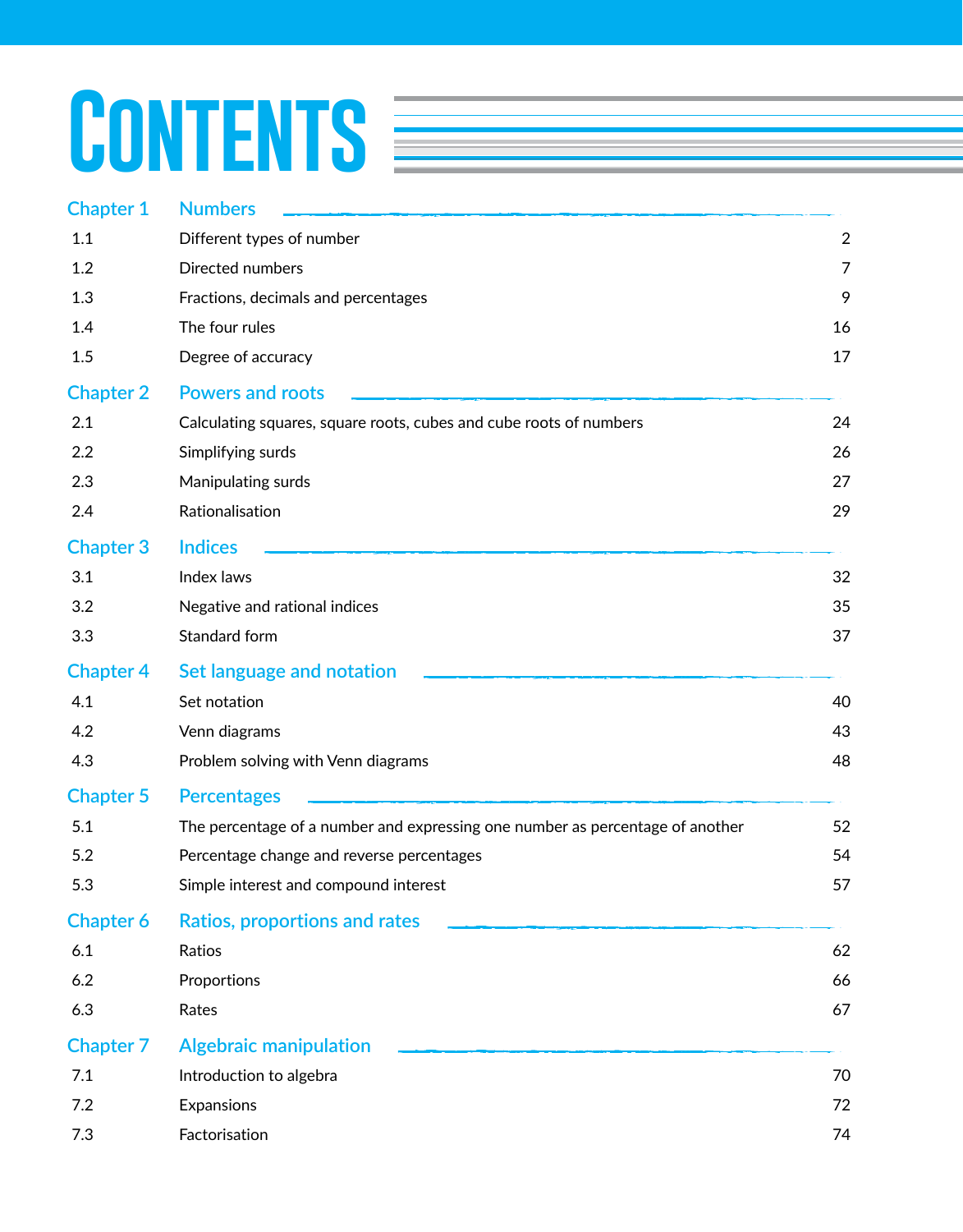| 7.4               | Quadratic factorisation                                                         | 78  |
|-------------------|---------------------------------------------------------------------------------|-----|
| 7.5               | Completing the square                                                           | 83  |
| 7.6               | Algebraic fractions                                                             | 86  |
| 7.7               | Further algebraic fractions                                                     | 89  |
| 7.8               | Algebraic proof                                                                 | 91  |
| <b>Chapter 8</b>  | <b>Expressions and formulae</b>                                                 |     |
| 8.1               | Expressions and formulae                                                        | 96  |
| 8.2               | Formulae and substitutions                                                      | 99  |
| 8.3               | Change of subject                                                               | 100 |
| <b>Chapter 9</b>  | Linear equations and simultaneous equations                                     |     |
| 9.1               | Linear equations                                                                | 104 |
| 9.2               | Simultaneous linear equations                                                   | 110 |
| <b>Chapter 10</b> | <b>Quadratic equations</b>                                                      |     |
| 10.1              | Solving quadratic equations by factorisation                                    | 116 |
| 10.2              | Solving quadratic equations by taking square roots and by completing the square | 120 |
| 10.3              | Solving quadratic equations using the quadratic formula                         | 123 |
| 10.4              | Simultaneous non-linear equations                                               | 125 |
| 10.5              | Solving word problems involving simultaneous equations                          | 127 |
| <b>Chapter 11</b> | <b>Inequalities</b>                                                             |     |
| 11.1              | Solving linear inequalities                                                     | 132 |
| 11.2              | Linear inequalities in two variables                                            | 134 |
| 11.3              | Quadratic inequalities                                                          | 138 |
| <b>Chapter 12</b> | <b>Proportion</b>                                                               |     |
| 12.1              | Direct proportion                                                               | 142 |
| 12.2              | Inverse proportion                                                              | 145 |
| <b>Chapter 13</b> | <b>Sequences</b>                                                                |     |
| 13.1              | Introduction to sequences                                                       | 150 |
| 13.2              | Arithmetic sequences                                                            | 156 |
| 13.3              | Arithmetic series                                                               | 159 |
| <b>Chapter 14</b> | <b>Coordinate geometry</b>                                                      |     |
| 14.1              | Introduction to coordinate geometry                                             | 162 |
| 14.2              | Gradient (slope)                                                                | 164 |
| 14.3              | Distance and midpoint formulae                                                  | 167 |
| 14.4              | Equations of straight lines                                                     | 171 |
| 14.5              | Parallel and perpendicular lines                                                | 175 |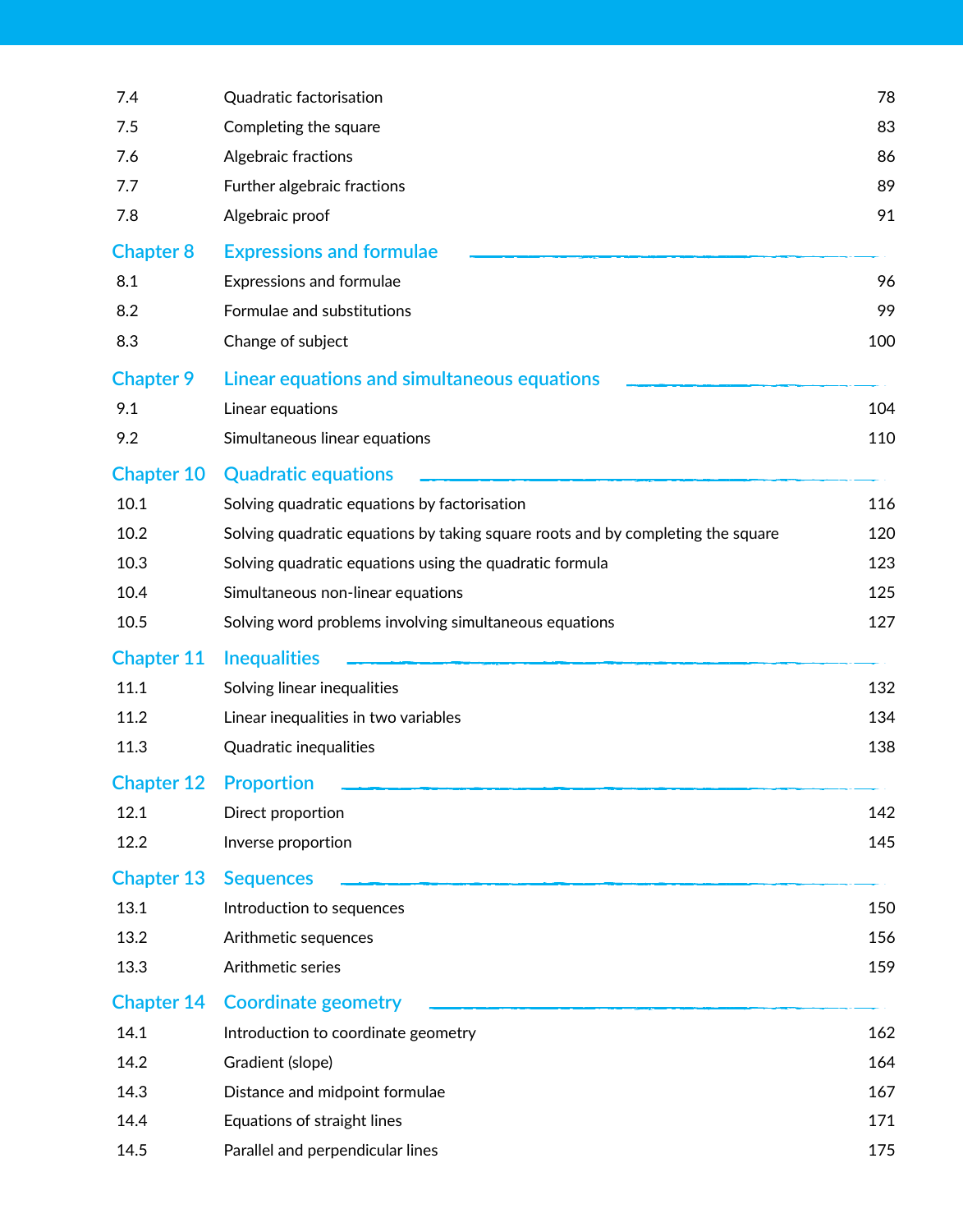| <b>Chapter 15</b> | <b>Functions</b>                                  |     |
|-------------------|---------------------------------------------------|-----|
| 15.1              | Function notation                                 | 182 |
| 15.2              | Domains and ranges                                | 184 |
| 15.3              | Composite functions                               | 188 |
| 15.4              | Inverse functions                                 | 190 |
| <b>Chapter 16</b> | <b>Graphs</b>                                     |     |
| 16.1              | Distance-time graphs and speed-time graphs        | 194 |
| 16.2              | Applications of linear graphs                     | 199 |
| 16.3              | Graphs of quadratic functions                     | 204 |
| 16.4              | Graphs of other functions                         | 207 |
| 16.5              | Graphical solution of equations                   | 212 |
| 16.6              | Estimating the gradients of tangents to curves    | 218 |
| <b>Chapter 17</b> | <b>Transformations of functions</b>               |     |
| 17.1              | <b>Translations</b>                               | 224 |
| 17.2              | Reflections                                       | 230 |
| 17.3              | Stretches                                         | 234 |
| <b>Chapter 18</b> | <b>Calculus</b>                                   |     |
| 18.1              | Differentiation                                   | 240 |
| 18.2              | Equations of tangents                             | 244 |
| 18.3              | Turning points                                    | 246 |
| 18.4              | Rates of change and kinematics                    | 249 |
| <b>Chapter 19</b> | <b>Angles</b>                                     |     |
| 19.1              | Basic angle properties                            | 256 |
| 19.2              | Angle properties of triangles and quadrilaterals  | 261 |
| 19.3              | Angle properties of polygons                      | 267 |
| <b>Chapter 20</b> | Pythagoras' theorem and right-angled trigonometry |     |
| 20.1              | Pythagoras' theorem                               | 272 |
| 20.2              | Trigonometry                                      | 276 |
| 20.3              | Applications of right-angled trigonometry         | 280 |
| <b>Chapter 21</b> | <b>Circle properties</b>                          |     |
| 21.1              | Basic circle theorems                             | 286 |
| 21.2              | Angle between a tangent and radius of circle      | 291 |
| 21.3              | Angle properties in cyclic quadrilaterals         | 296 |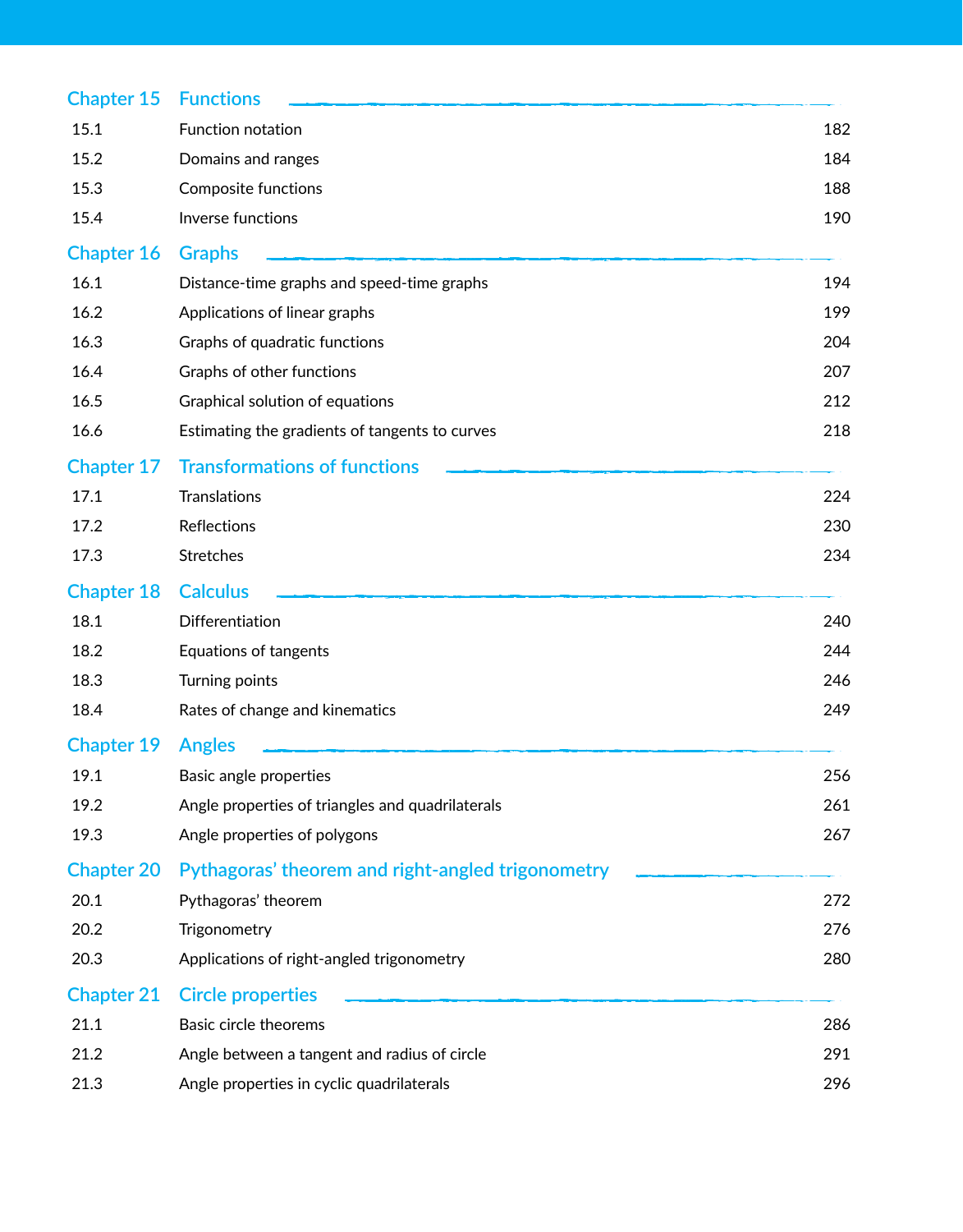| <b>Chapter 22</b> | <b>Mensuration</b>                               |     |
|-------------------|--------------------------------------------------|-----|
| 22.1              | Units of conversion                              | 304 |
| 22.2              | Perimeter and area                               | 307 |
| 22.3              | Surface area                                     | 314 |
| 22.4              | Volume                                           | 318 |
| 22.5              | Similar figures                                  | 322 |
| 22.6              | Areas and volumes of similar shapes              | 329 |
| <b>Chapter 23</b> | <b>Further trigonometry</b>                      |     |
| 23.1              | The sine rule                                    | 336 |
| 23.2              | The cosine rule                                  | 341 |
| 23.3              | Triangle area                                    | 344 |
| 23.4              | Problem solving using trigonometry               | 348 |
| 23.5              | Trigonometry problems in three dimensions        | 353 |
| <b>Chapter 24</b> | <b>Vectors</b>                                   |     |
| 24.1              | Introduction to vectors                          | 360 |
| 24.2              | Column vectors                                   | 366 |
| 24.3              | Vector geometry                                  | 370 |
| <b>Chapter 25</b> | <b>Constructions and transformation geometry</b> |     |
| 25.1              | Constructions                                    | 378 |
| 25.2              | Transformation geometry                          | 384 |
| <b>Chapter 26</b> | <b>Statistics</b>                                |     |
| 26.1              | Organising and describing data                   | 394 |
| 26.2              | Graphical representation of data                 | 397 |
| 26.3              | Measuring the centre of ungrouped data sets      | 406 |
| 26.4              | Measuring the centre of grouped data sets        | 409 |
| 26.5              | Spread of data and cumulative frequency diagrams | 412 |
| <b>Chapter 27</b> | <b>Probability</b>                               |     |
| 27.1              | Introduction to probability                      | 426 |
| 27.2              | Theoretical probability                          | 428 |
| 27.3              | Estimating probabilities and expectation         | 432 |
| 27.4              | Problems using Venn diagrams                     | 434 |
| 27.5              | Problems using tree diagrams                     | 440 |
| Practice Test     |                                                  | 447 |

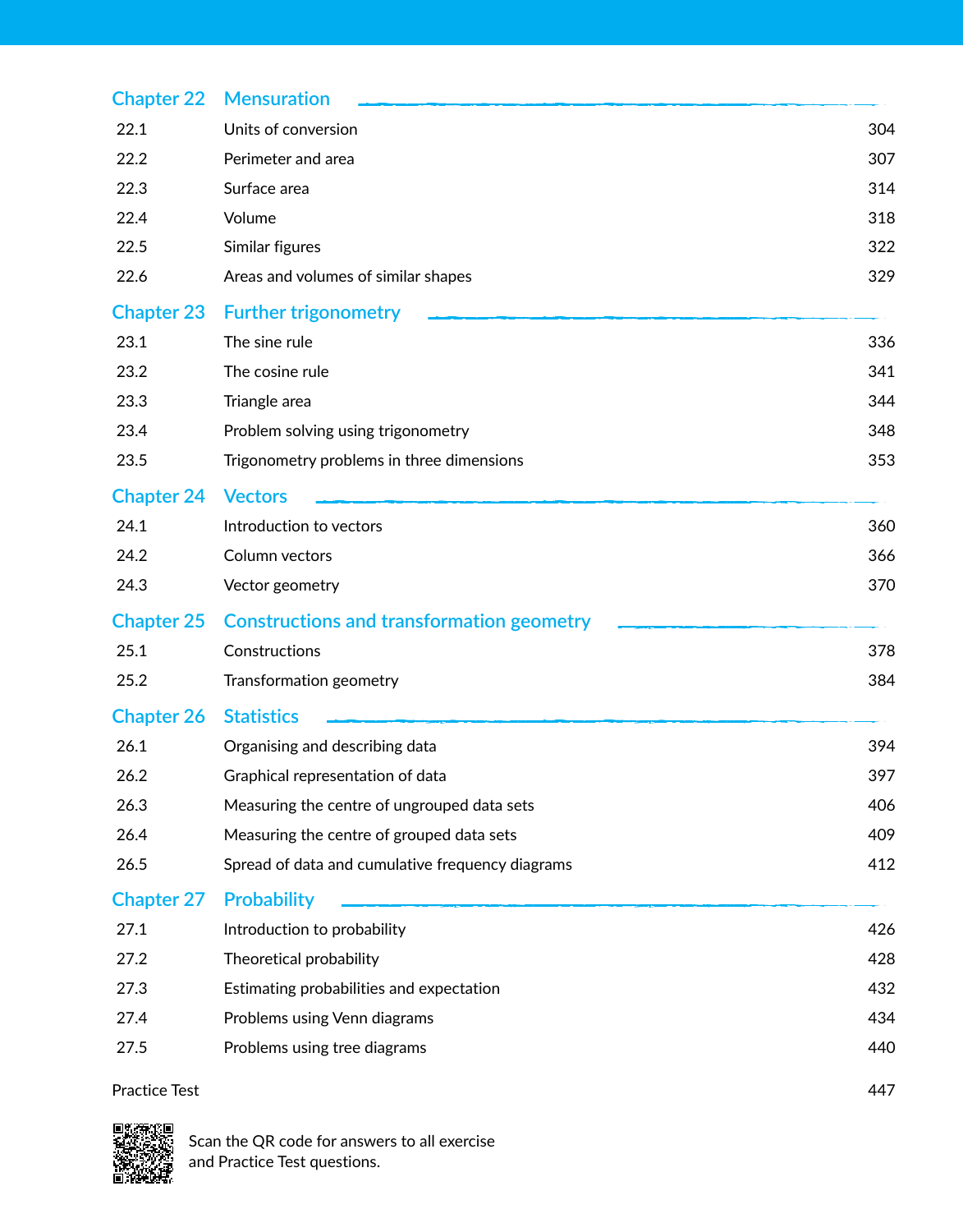Chapter 1

Numbers

# **1.1 Different types of number**

### Rational numbers

A **rational number** is a number which can be expressed as a fraction of the form  $\frac{a}{b}$ , where *a* and *b* are both whole numbers. Rational numbers consist of:

- 1. All **natural numbers** e.g. 1, 2, 3, 4, …
- 
- 2. All **integers** (positive, negative and zero) e.g. ..., −3, −2, −1, 0, 1, 2, 3, ...
- 3. All **fractions** (mixed numbers, proper and  $e.g. 1\frac{3}{7}$ 
	-
- 5. All **terminating decimals** e.g. 0.12, 1.278, 14.6, …
- 
- $\frac{3}{7}, \frac{1}{2}, \frac{4}{3}, \dots$
- 4. All **recurring decimals** e.g. 0.666666…, 0.23232323…,  $2.813813813,...$ 
	-

What's more

Recurring decimals are also called **repeating** decimals.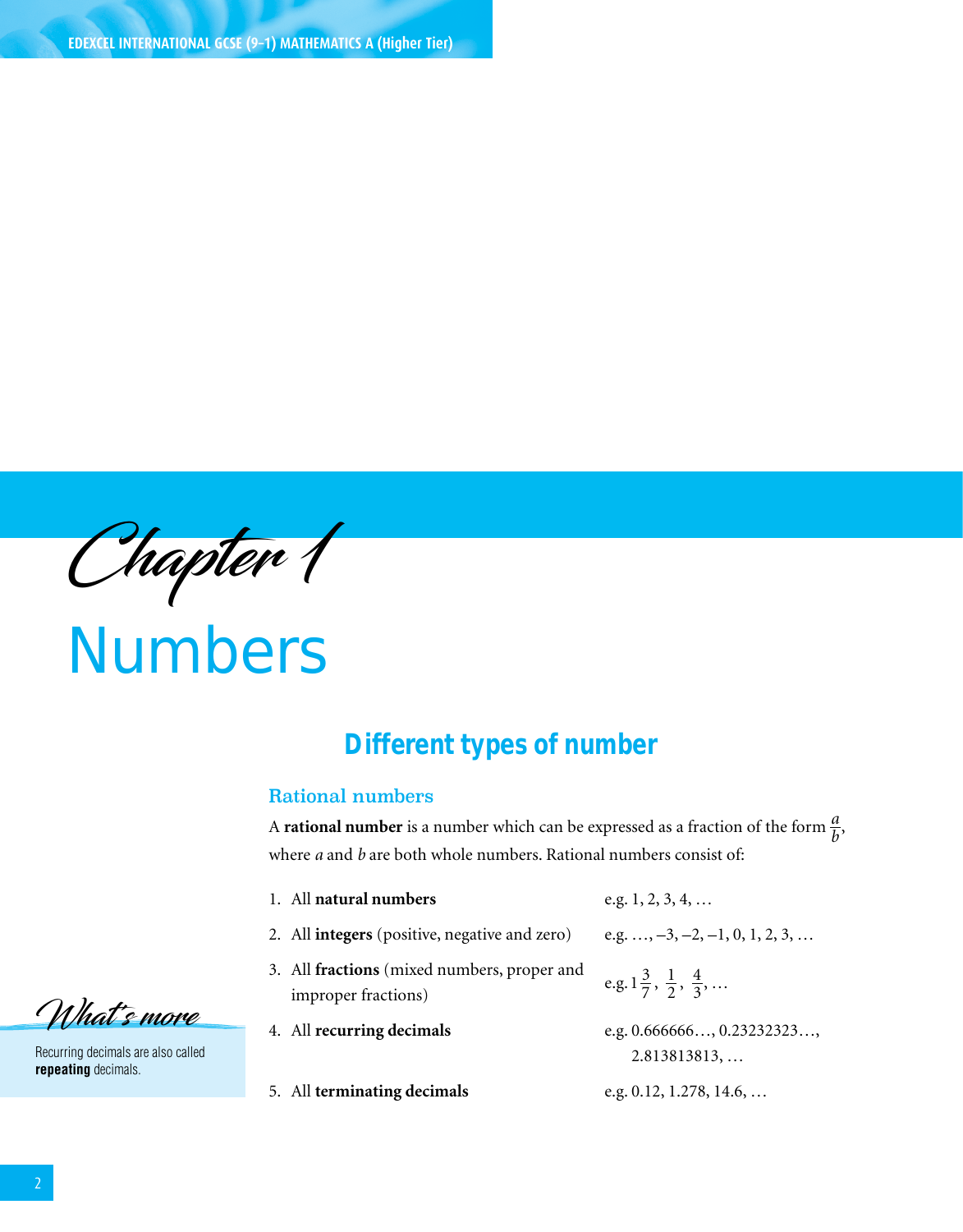# Irrational numbers

An **irrational number** is a number which cannot be expressed as a fraction. Here are some common examples of irrational numbers:

$$
\sqrt{2}, \sqrt{3}, \pi, \sqrt[3]{7}, \ldots
$$

## Real numbers

The **real numbers** are all the rational and irrational numbers.

#### Square numbers

A **square number** is a positive integer which is the square of another integer. The first few square numbers are 1, 4, 9, 16, 25 and 36;  $1 = 1^2$ ,  $4 = 2^2$ ,  $9 = 3^2$ ,  $16 = 4^2$ , etc.

# Factors

A **factor** of an integer (whole number) is an integer that divides it exactly. e.g. The positive factors of 6 are 1, 2, 3 and 6.

#### Multiples

A **multiple** of an integer is that number multiplied by another integer. e.g. The first four multiples of 6 are 6 (6×1), 12 (6×2), 18 (6×3), and 24 (6×4).

# *E*xample 1.1

Which of the following are square numbers: 1, 2, 6, 9, 64?

Solution

$$
1 = 1^2
$$
,  $9 = 3^2$ ,  $64 = 8^2$ 

So the square numbers are 1, 9 and 64.

# *E*xample 1.2

From the list of numbers:  $\sqrt{3}$ , 3.14,  $\pi$ ,  $\sqrt{4}$ ,  $\frac{103}{7}$ ,  $\sqrt[3]{7}$ , write down:

a all the integers,

 $\sqrt{4}$  (as  $\sqrt{4}$  2)

- **b** all the rational numbers,
- c all the irrational numbers.

Solution

**a** 
$$
\sqrt{4}
$$
 (as  $\sqrt{4} = 2$ )  
\n**b** 3.14,  $\sqrt{4}$ ,  $\frac{103}{7}$  (3.14 is rational as 3.14 =  $\frac{314}{100}$ )  
\n**c**  $\sqrt{3}$ ,  $\pi$ ,  $\sqrt[3]{7}$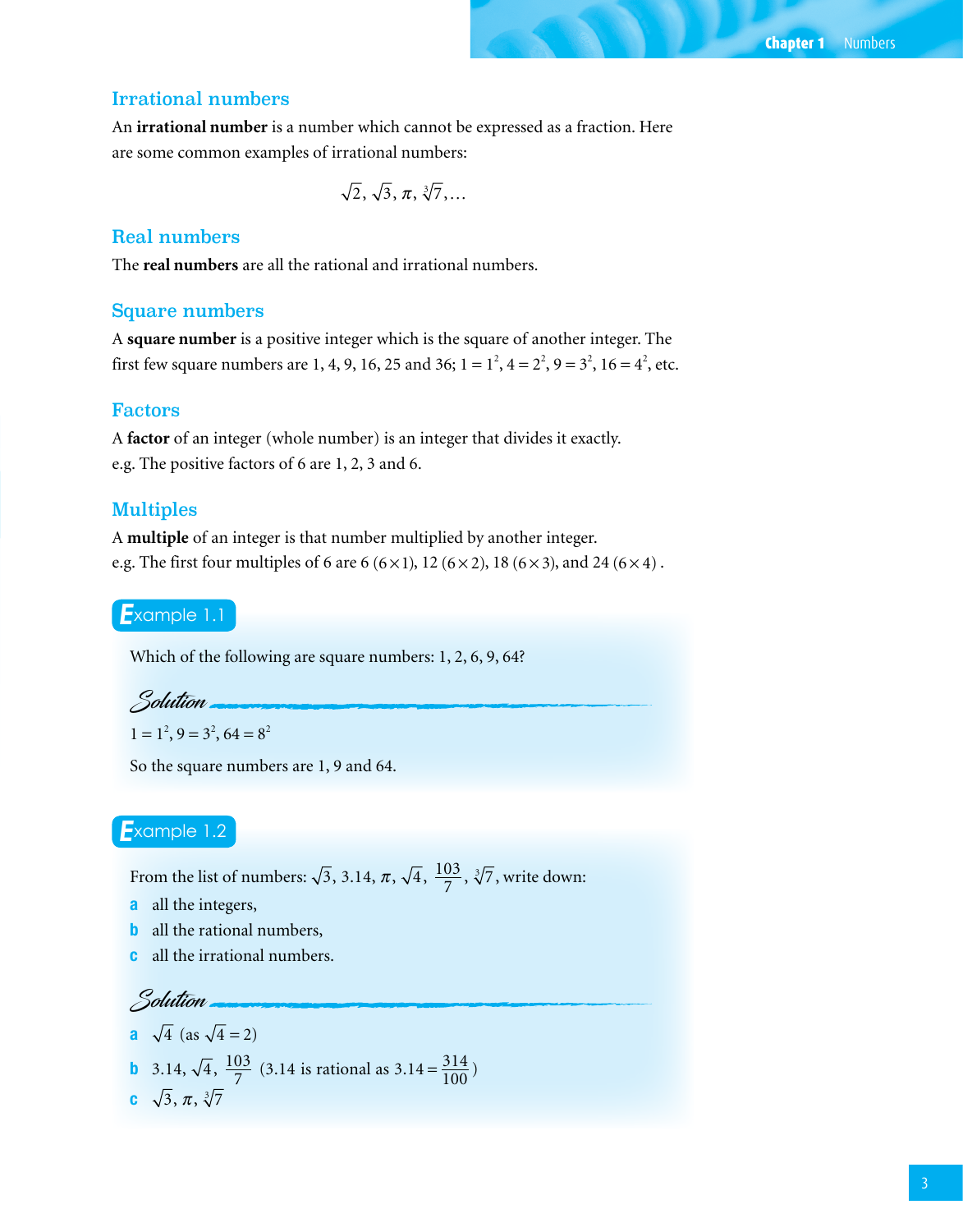What's more

Positive integers with three or more factors are called **composite** numbers. Every positive integer, except for 1, is either prime or composite.

### Prime numbers

A **prime number** is a positive integer greater than 1 that is not divisible by any integer except 1 and itself. This definition means *the number 1 is not counted as a prime*.

Below is a list of all the prime numbers between 1 and 50:

2, 3, 5, 7, 11, 13, 17, 19, 23, 29, 31, 37, 41, 43, 47

The **prime factors** of a number are the prime numbers which divide that number exactly. For example, 2 and 3 are the prime factors of 6.

#### *E*xample 1.3

Identify the prime numbers in each of the following sets of numbers:

| <b>a</b> $3, 9, 17, 21, 15$    |
|--------------------------------|
| <b>b</b> 8, 14, 17, 23, 27     |
| $\textbf{C}$ 7, 24, 13, 47, 57 |

| Solution         |
|------------------|
| <b>a</b> $3, 17$ |

- $b$  17, 23
- $c$  7, 13, 47

A quick way to find the prime factors of a number is by **short division**. Example 1.4 shows you how to do this.

#### *E*xample 1.4

Find the prime factors of the following numbers by short division and write the numbers as products of primes:

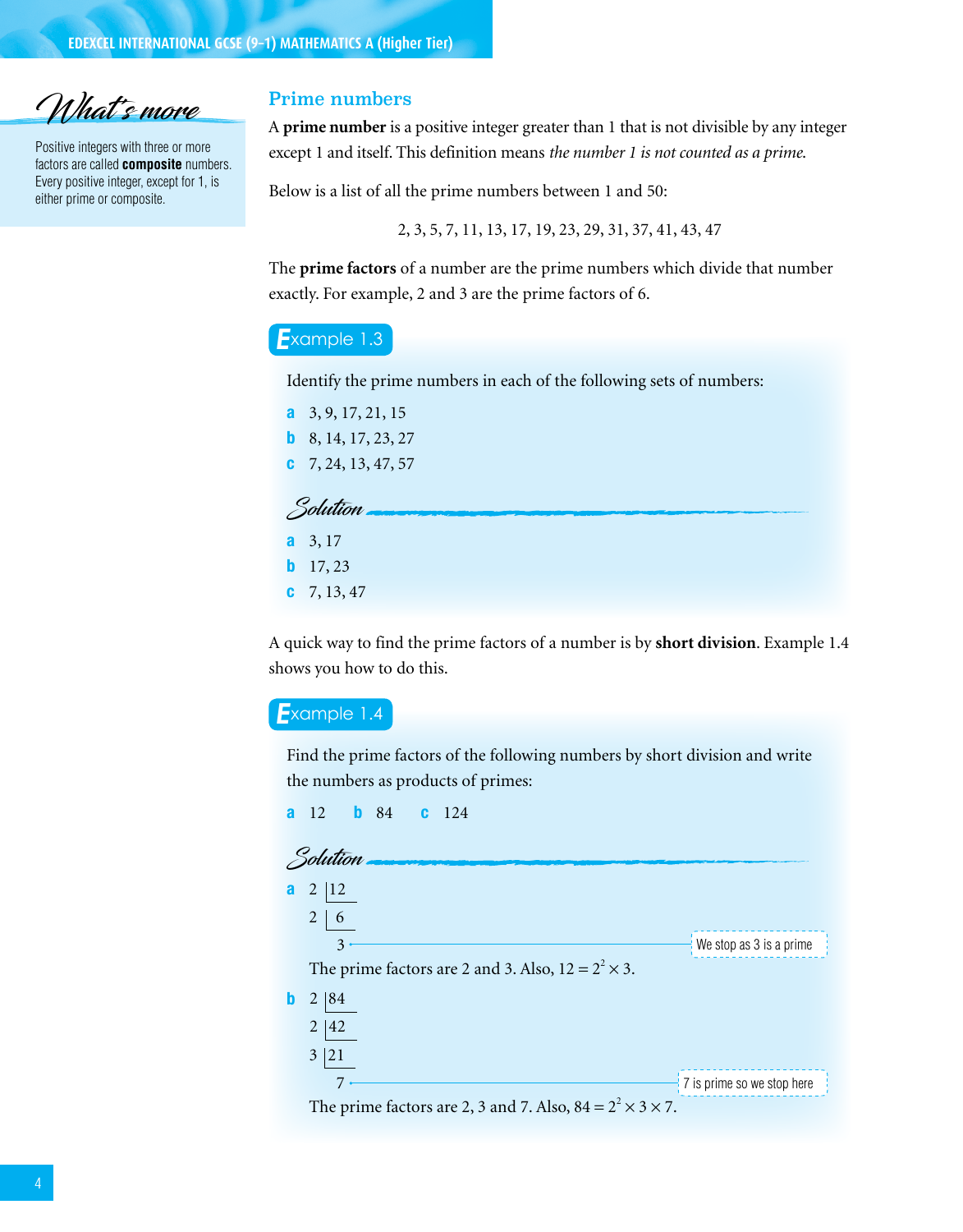| $c$ 2 124                                                     |
|---------------------------------------------------------------|
| $2 \mid 62$                                                   |
| $31 -$                                                        |
| The prime factors are 2 and 31. Also, $124 = 2^2 \times 31$ . |

# Highest common factor (HCF)

The **highest common factor (HCF)** of two integers *a* and *b* is the largest integer that divides both *a* and *b* without a remainder.

For example: HCF  $(8, 12) = 4$  because 4 divides both 8 and 12 and 4 is also the largest integer that does this. HCF  $(15, 30) = 15$  because 15 is the largest integer that divides both 15 and 30.

# Lowest common multiple (LCM)

The **lowest common multiple (LCM)** of two integers *a* and *b* is the smallest integer that is a multiple of both *a* and *b*.

For example: LCM  $(8, 12) = 24$  because both 8 and 12 divide 24, and there is no integer smaller than 24 that 8 and 12 both divide.

The HCF and LCM can again be found by short division. Example 1.5 shows you how to do this.

| $Example$ 1.5                                                                |
|------------------------------------------------------------------------------|
| Find the HCF and the LCM of:                                                 |
| 30 and 42<br>a                                                               |
| 60 and 100<br>h                                                              |
| 24, 36 and 60<br>C                                                           |
| Solution                                                                     |
| 42<br>2<br>130<br>a                                                          |
| 21<br>3 15                                                                   |
| 5 and 7 have no common factors, except 1, so we stop.<br>7 <sup>1</sup><br>5 |
| HCF of 30 and $42 = 2 \times 3 = 6$                                          |
| LCM of 30 and $42 = 2 \times 3 \times 5 \times 7 = 210$                      |
| 100<br>b<br>2 60                                                             |
| $\overline{2}$<br> 30<br>50                                                  |
| 5<br>25<br> 15                                                               |
| 5<br>3                                                                       |
| HCF of 60 and $100 = 2 \times 2 \times 5 = 20$                               |
| LCM of 60 and $100 = 2 \times 2 \times 5 \times 3 \times 5 = 300$            |

What's move

31 is a prime

The HCF is sometimes called the GCD (short for 'greatest common divisor').